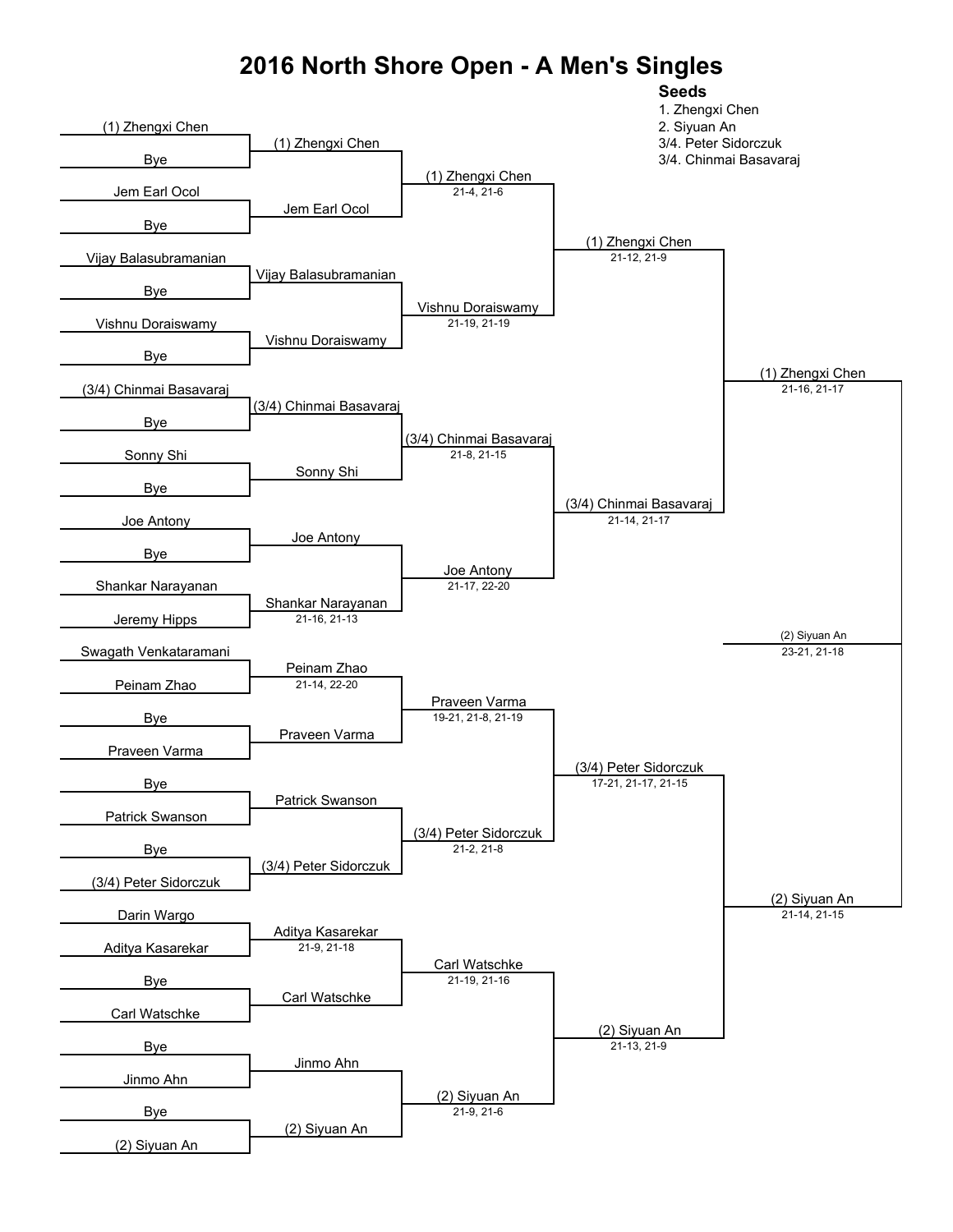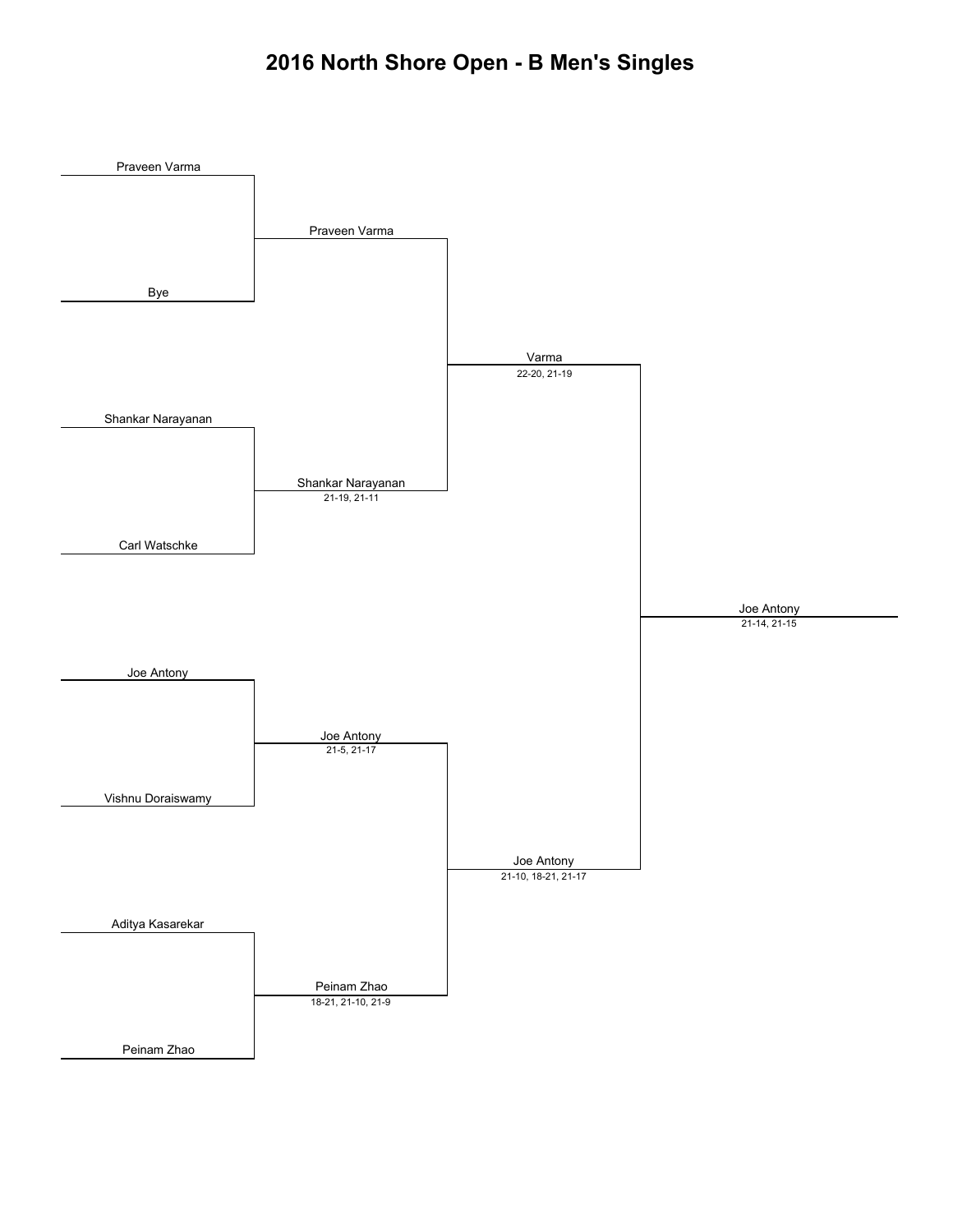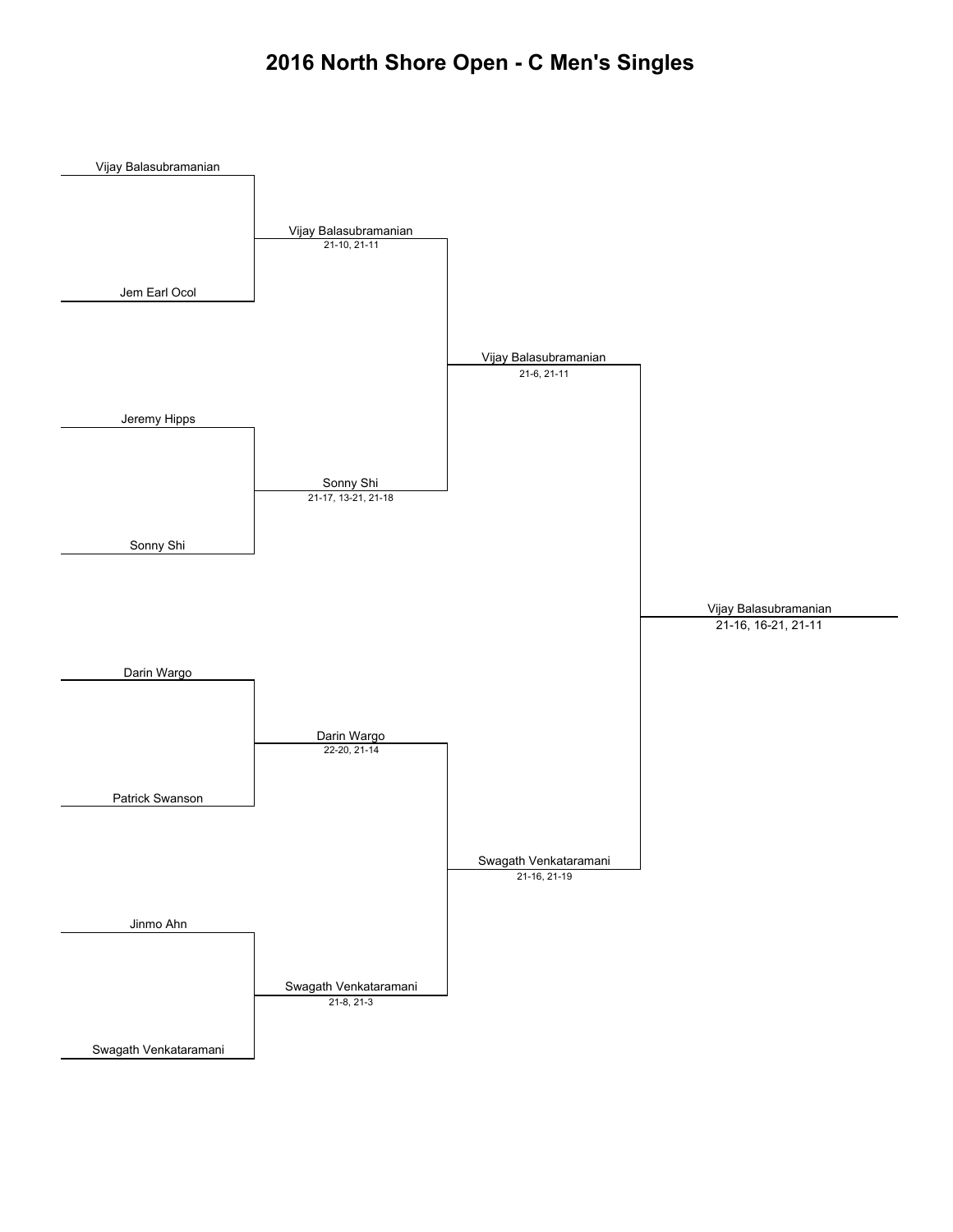# **2016 North Shore Open - D Men's Singles**

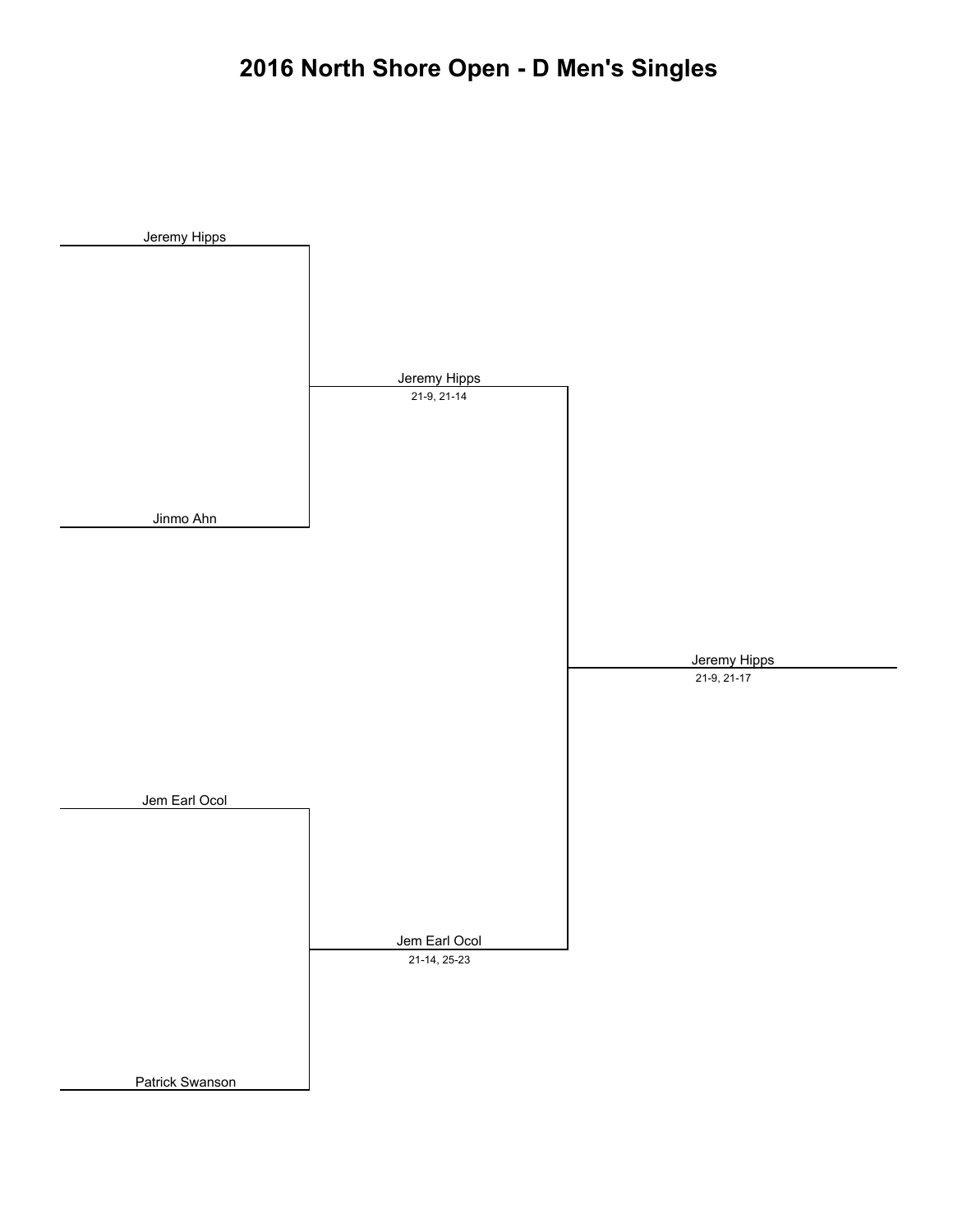

#### **2016 North Shore Open - A Women's Singles**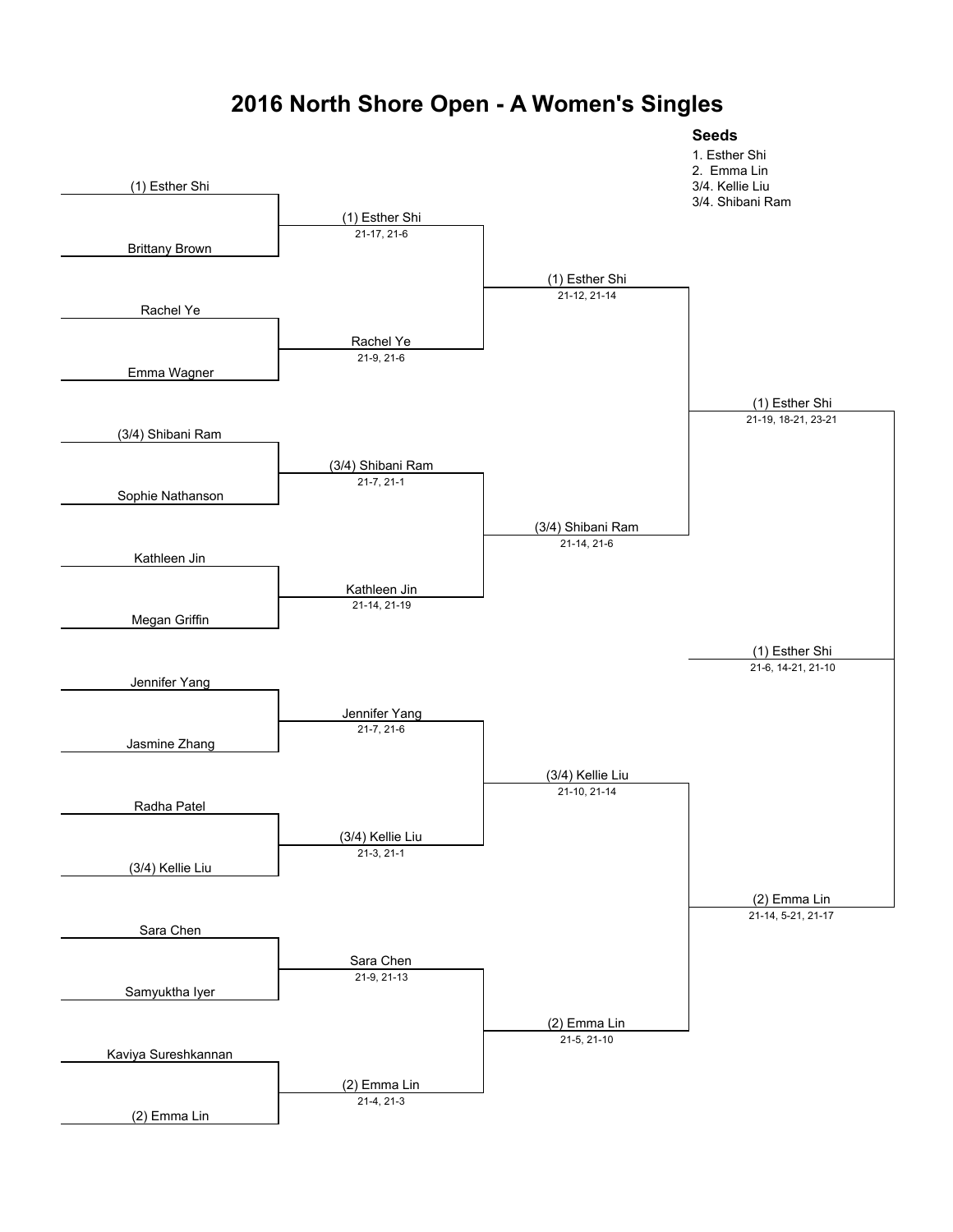# **2016 North Shore Open - B Women's Singles**

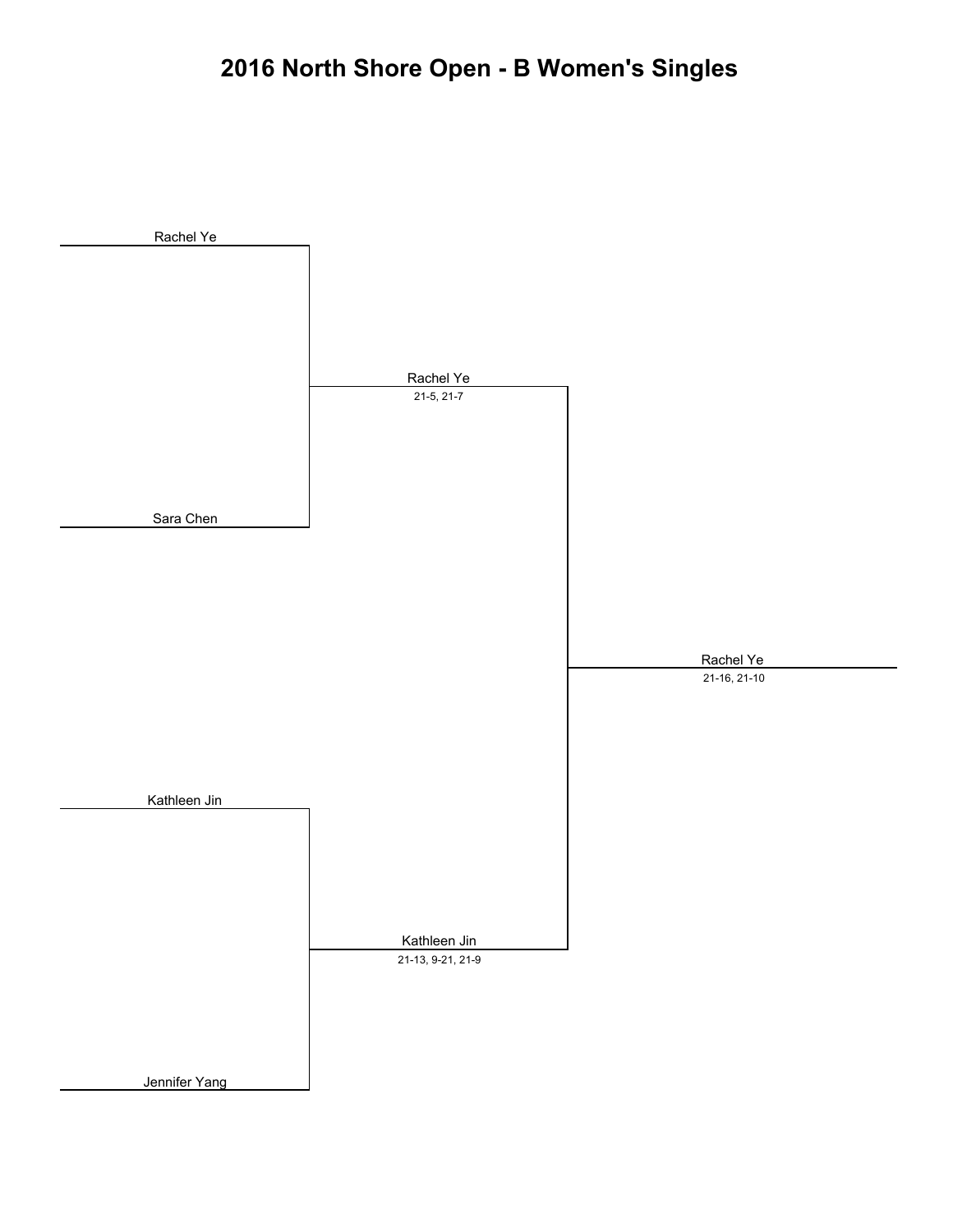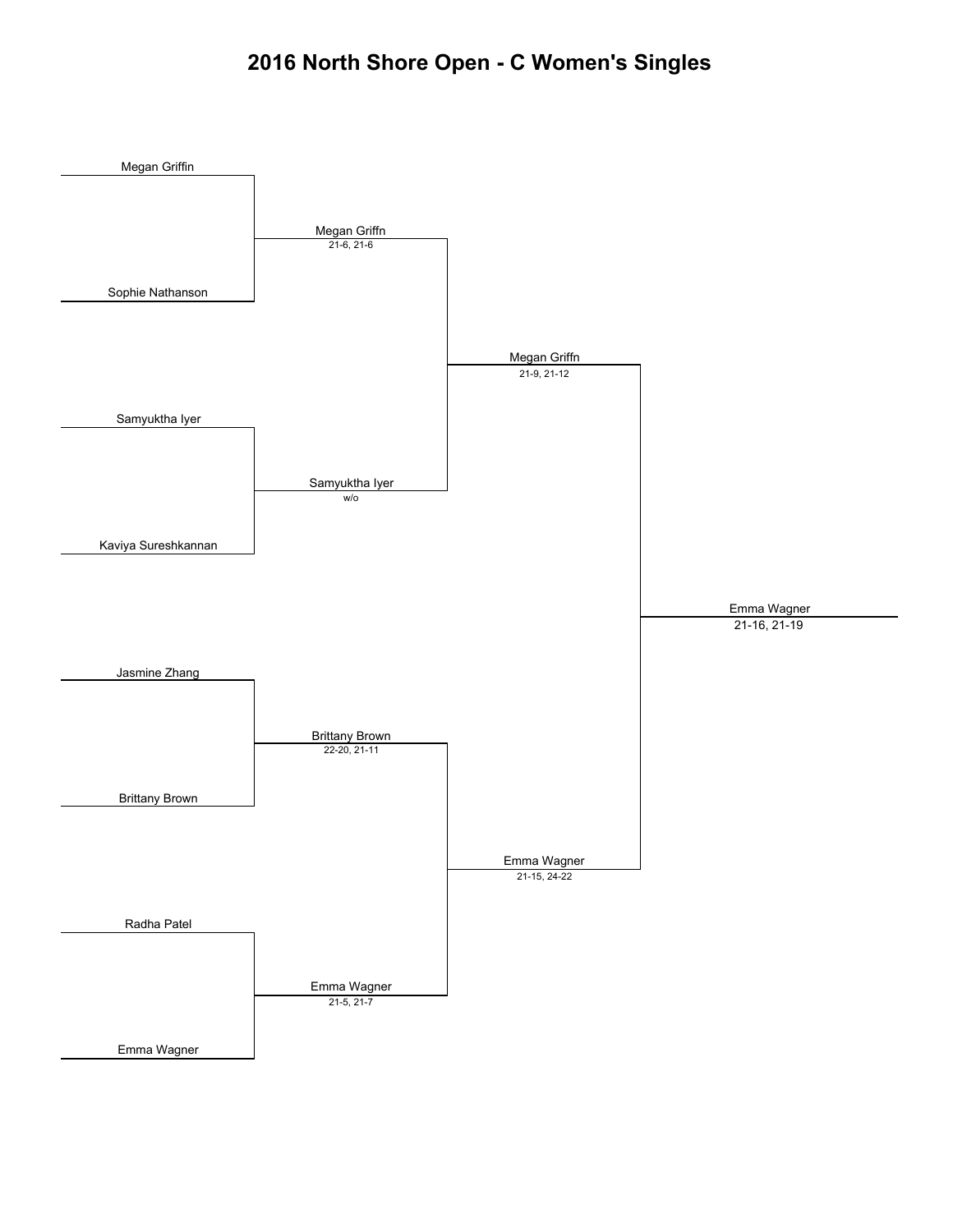# **2016 North Shore Open - D Women's Singles**

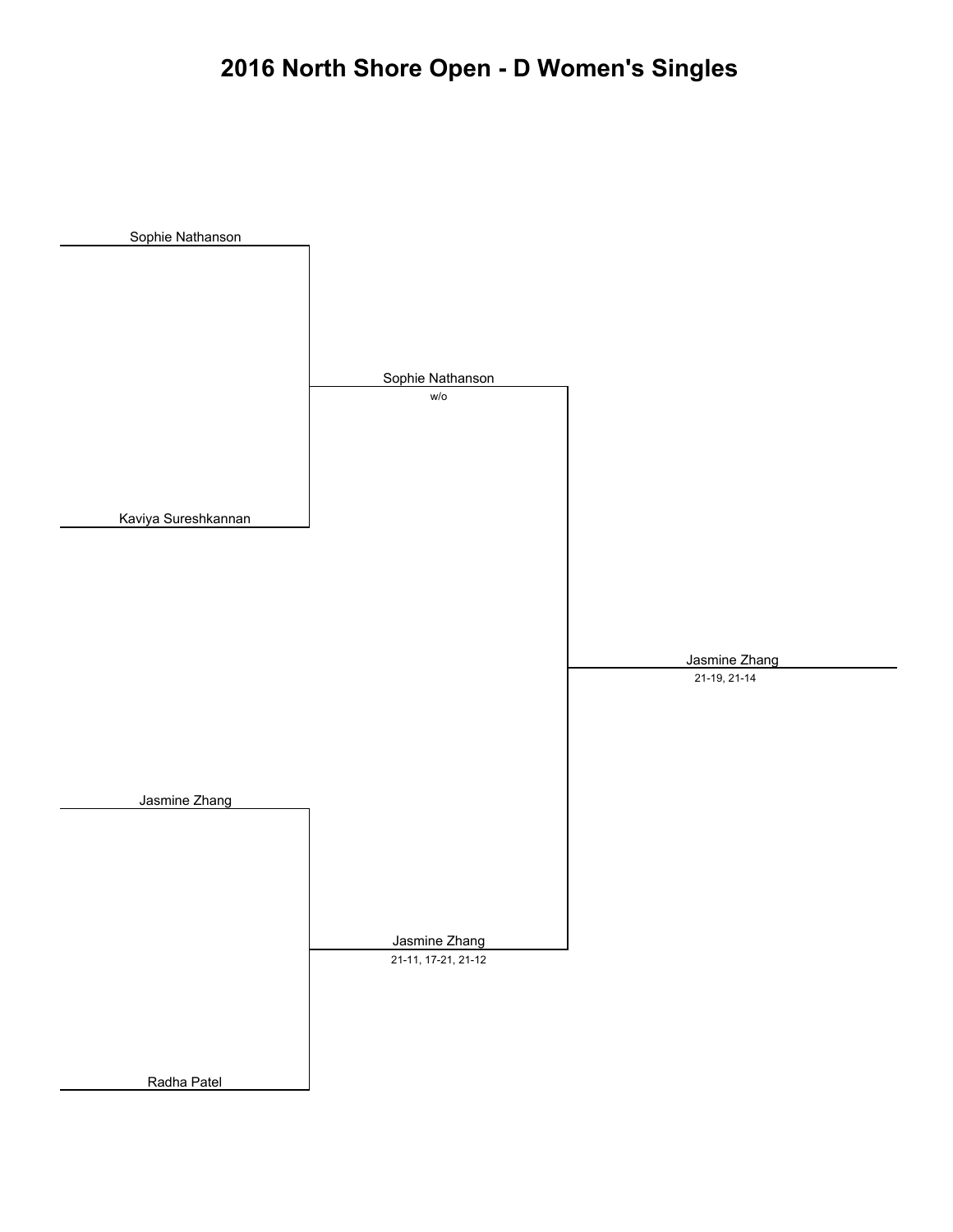#### **2016 North Shore Open - A Men's Doubles**

#### **Seeds**

1. Peter Sidorczuk / Joe Antony

2. Siyuan An/ Peinam Zhao

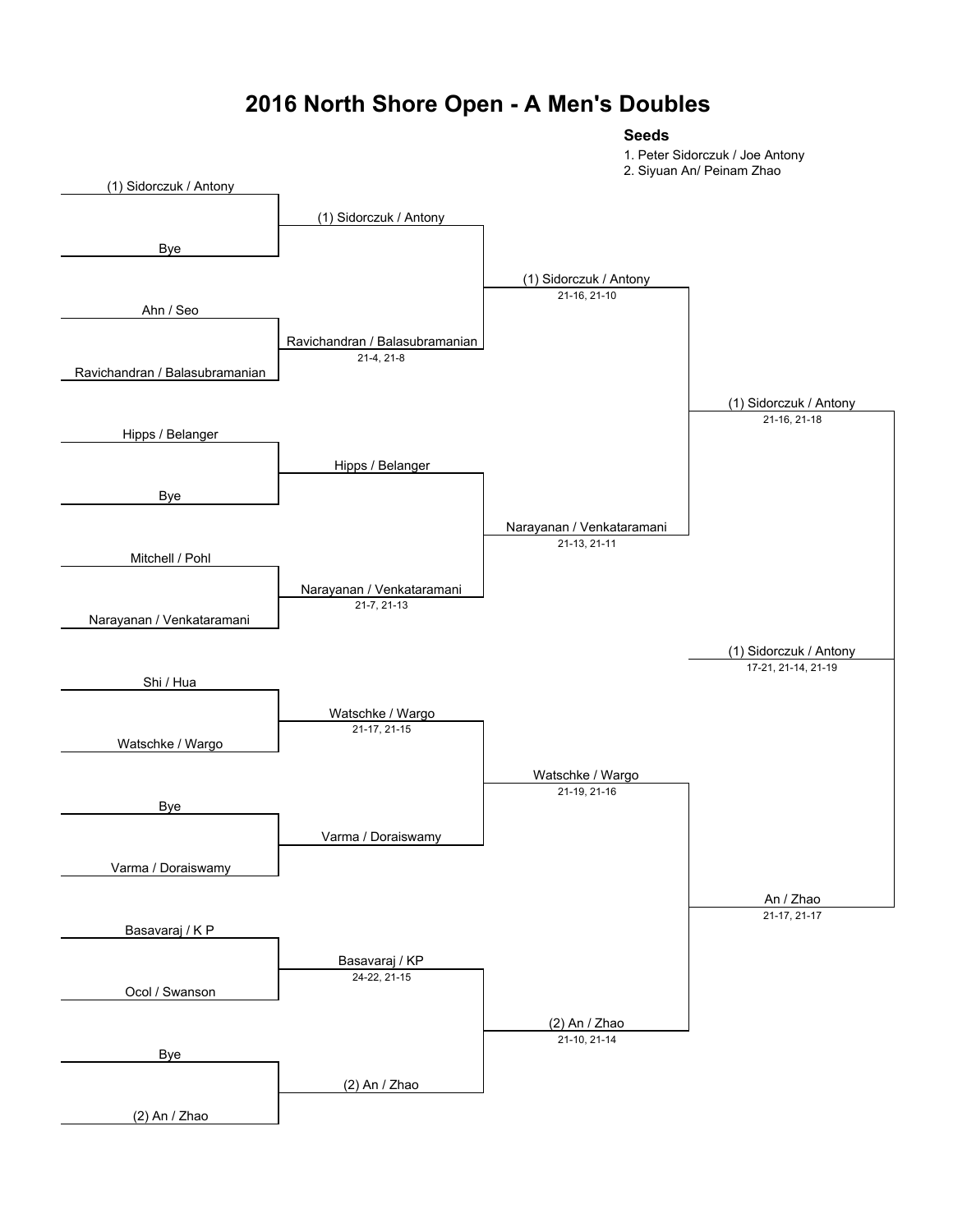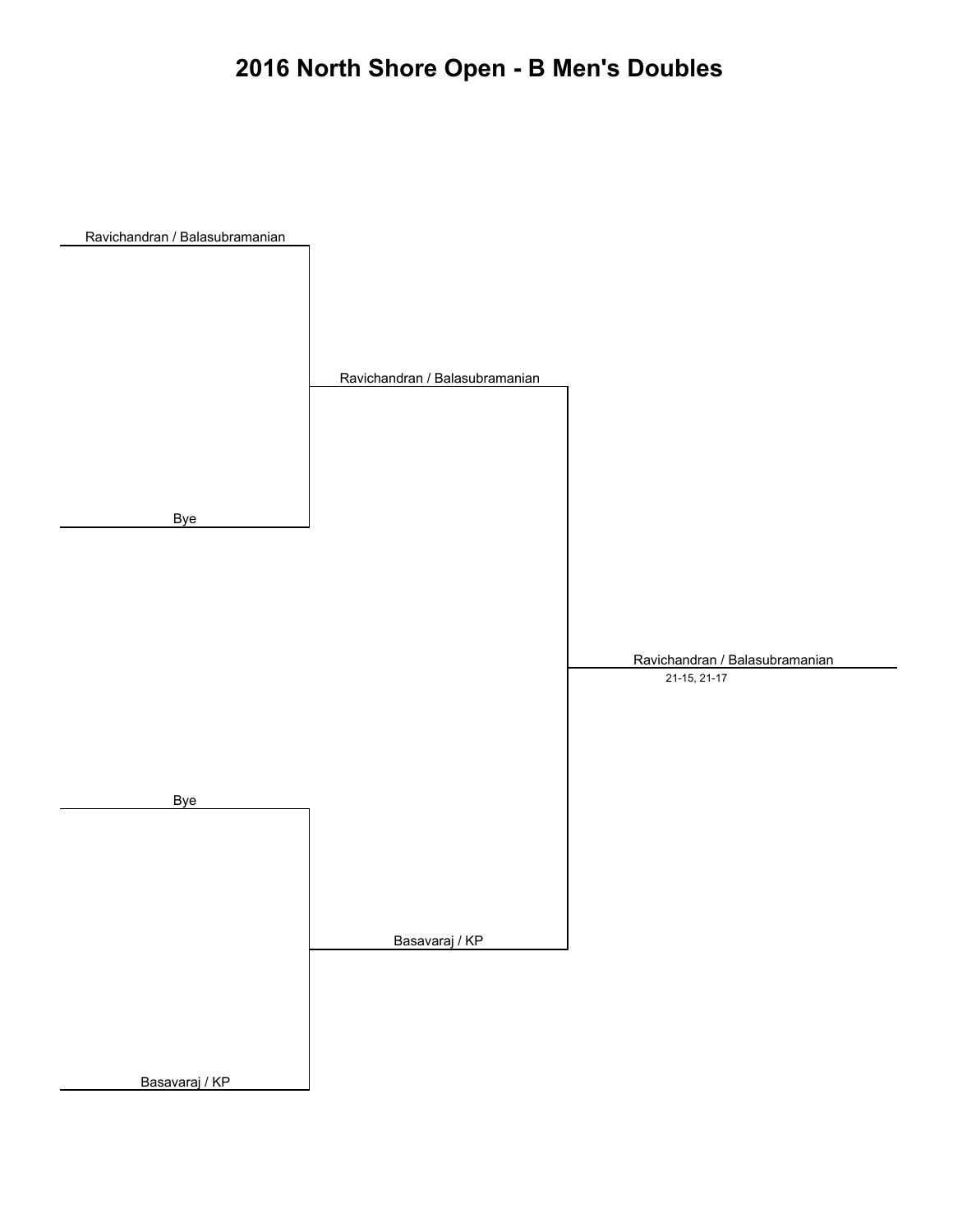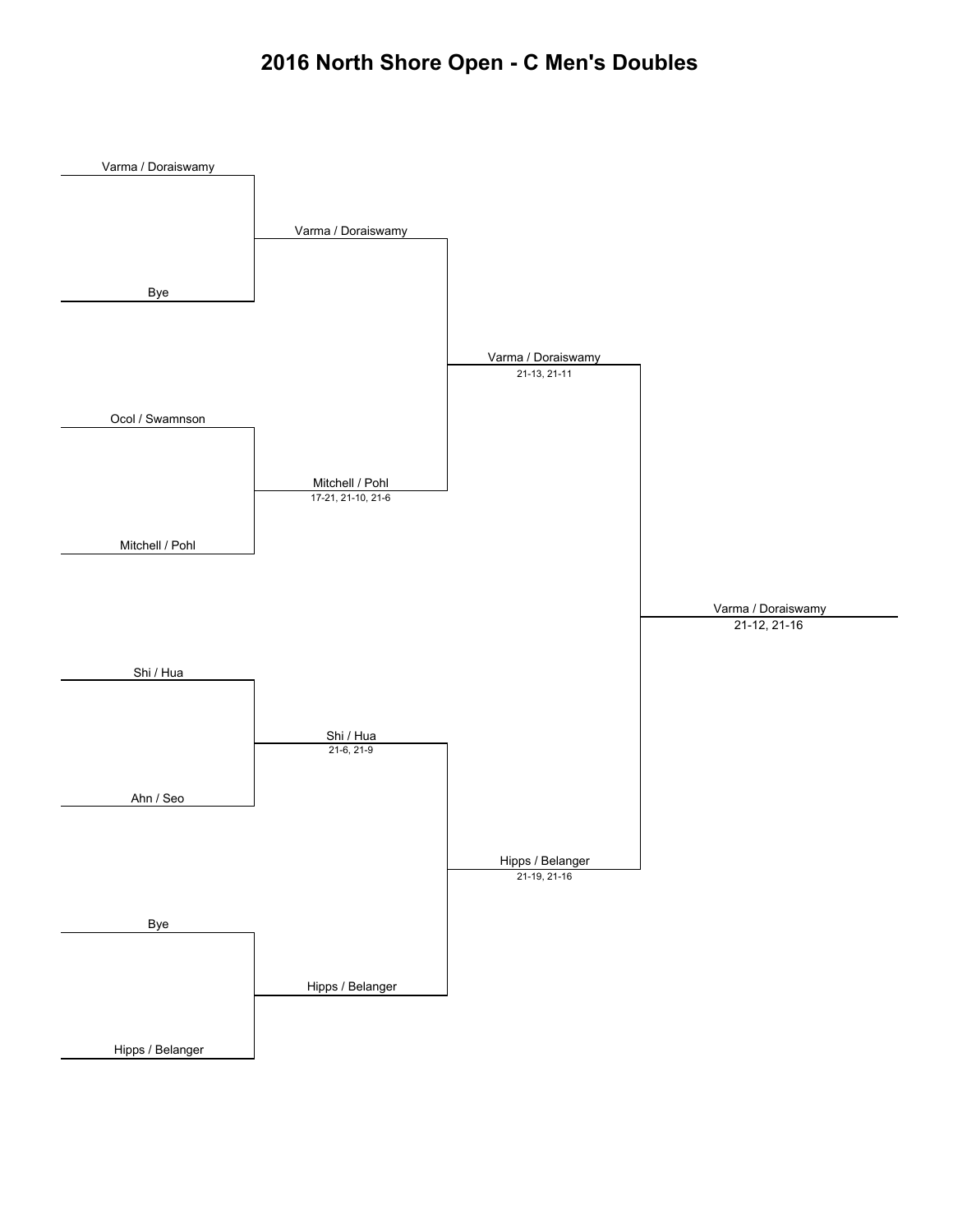# **2016 North Shore Open - D Men's Doubles**

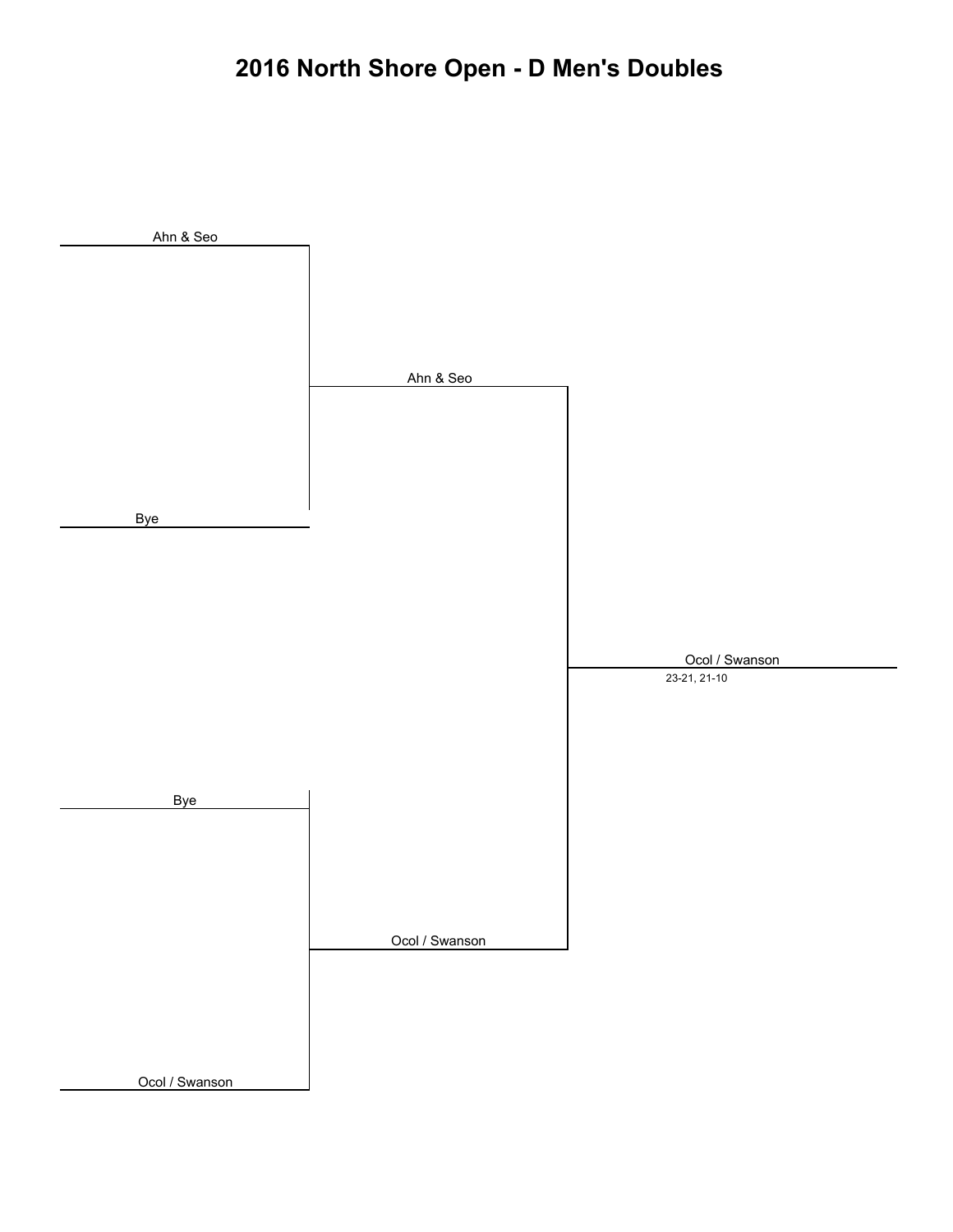## **2016 North Shore Open - A Women's Doubles**

**Seeds**

1. Qianping Liu / Weiyue Dong

2. Kellie Liu / Emma Lin

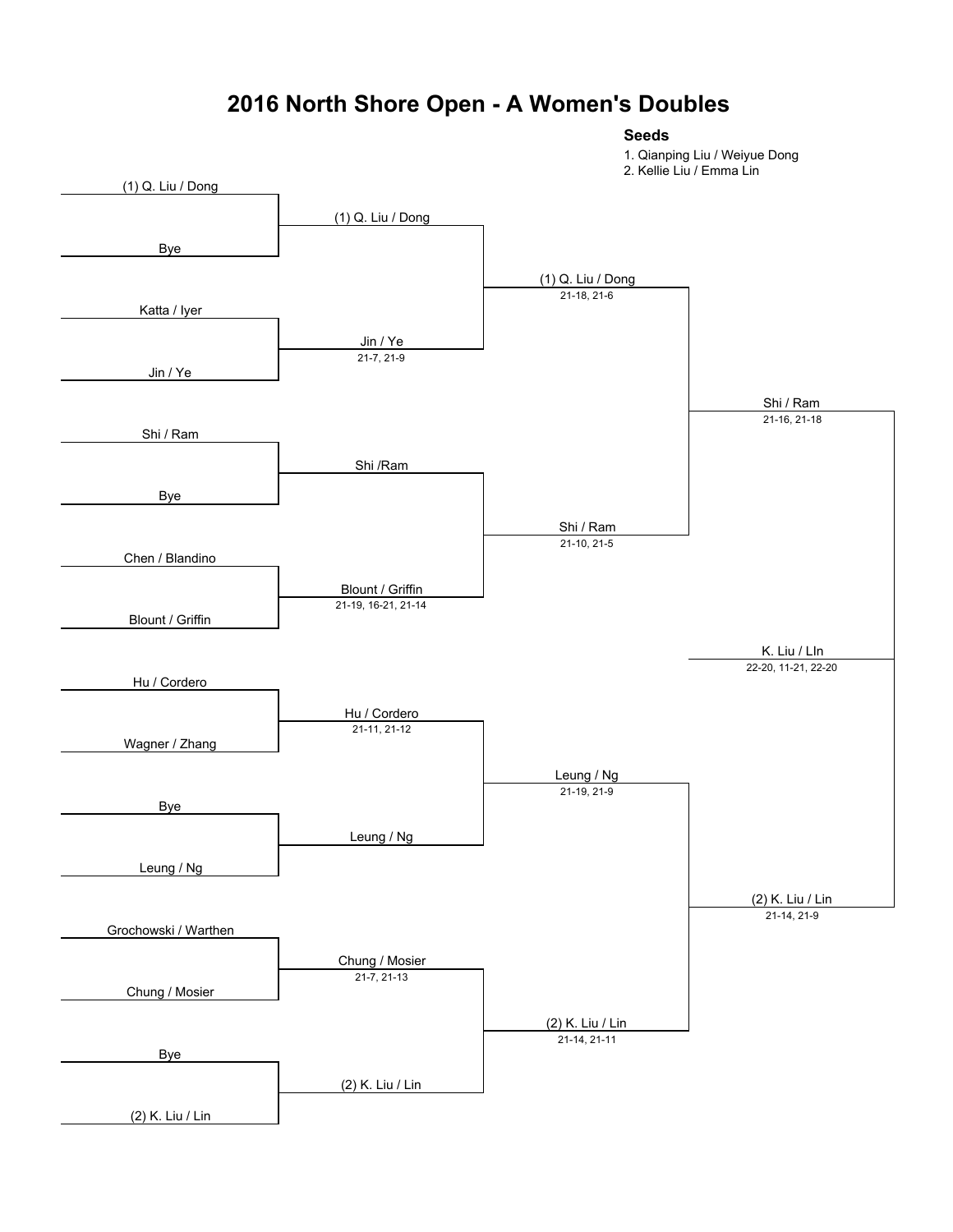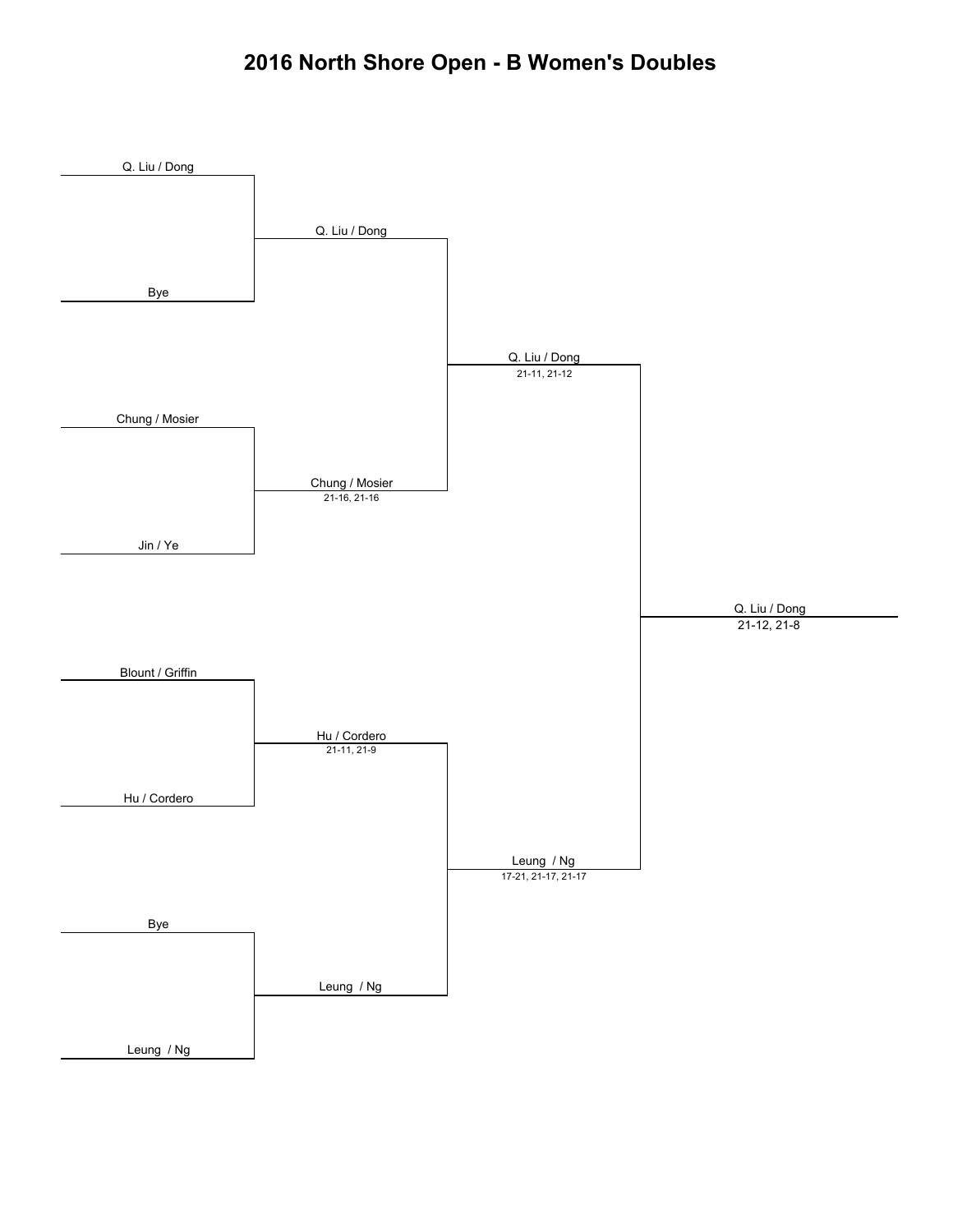# **2016 North Shore Open - C Women's Doubles**

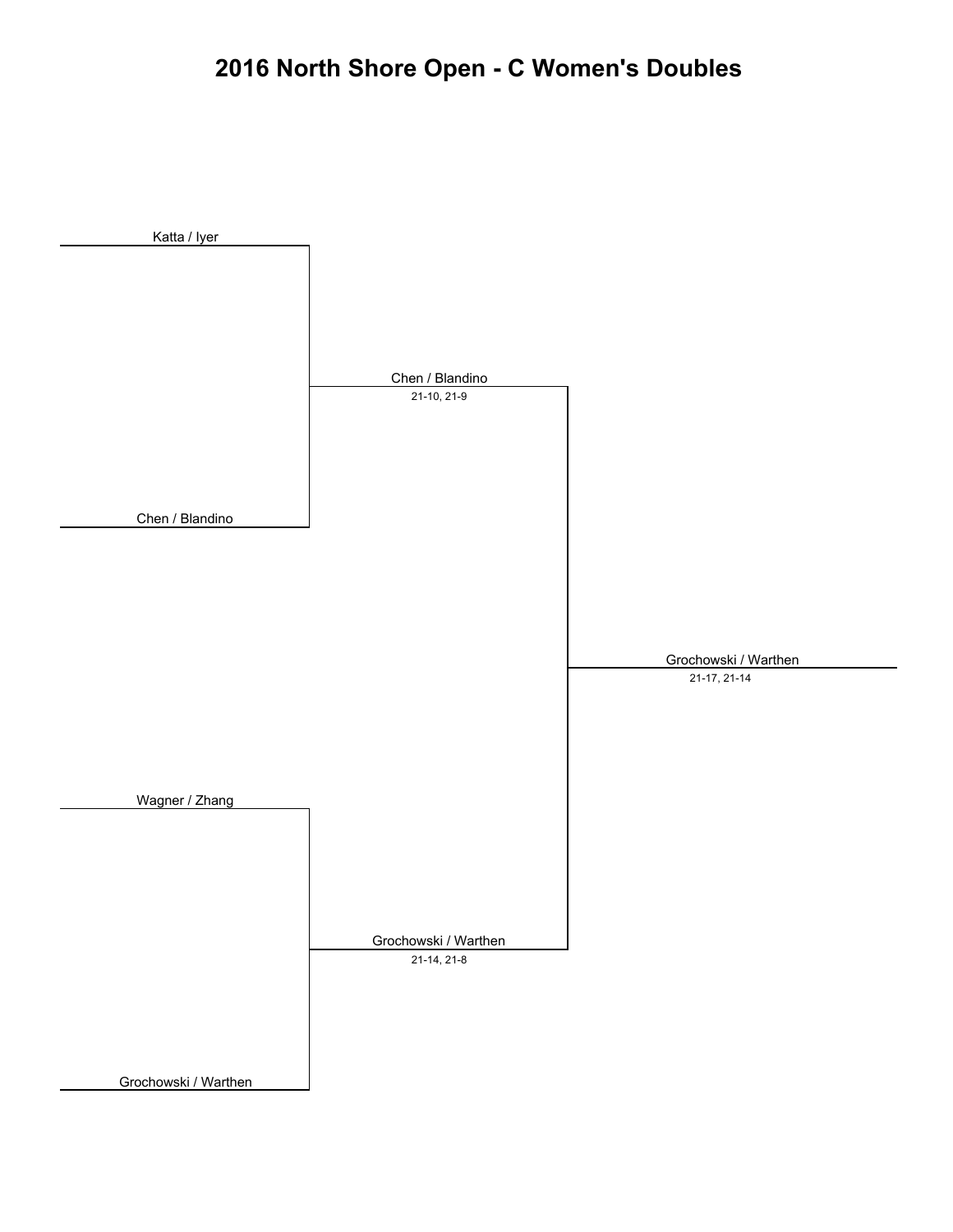# **2016 North Shore Open - D Women's Doubles**

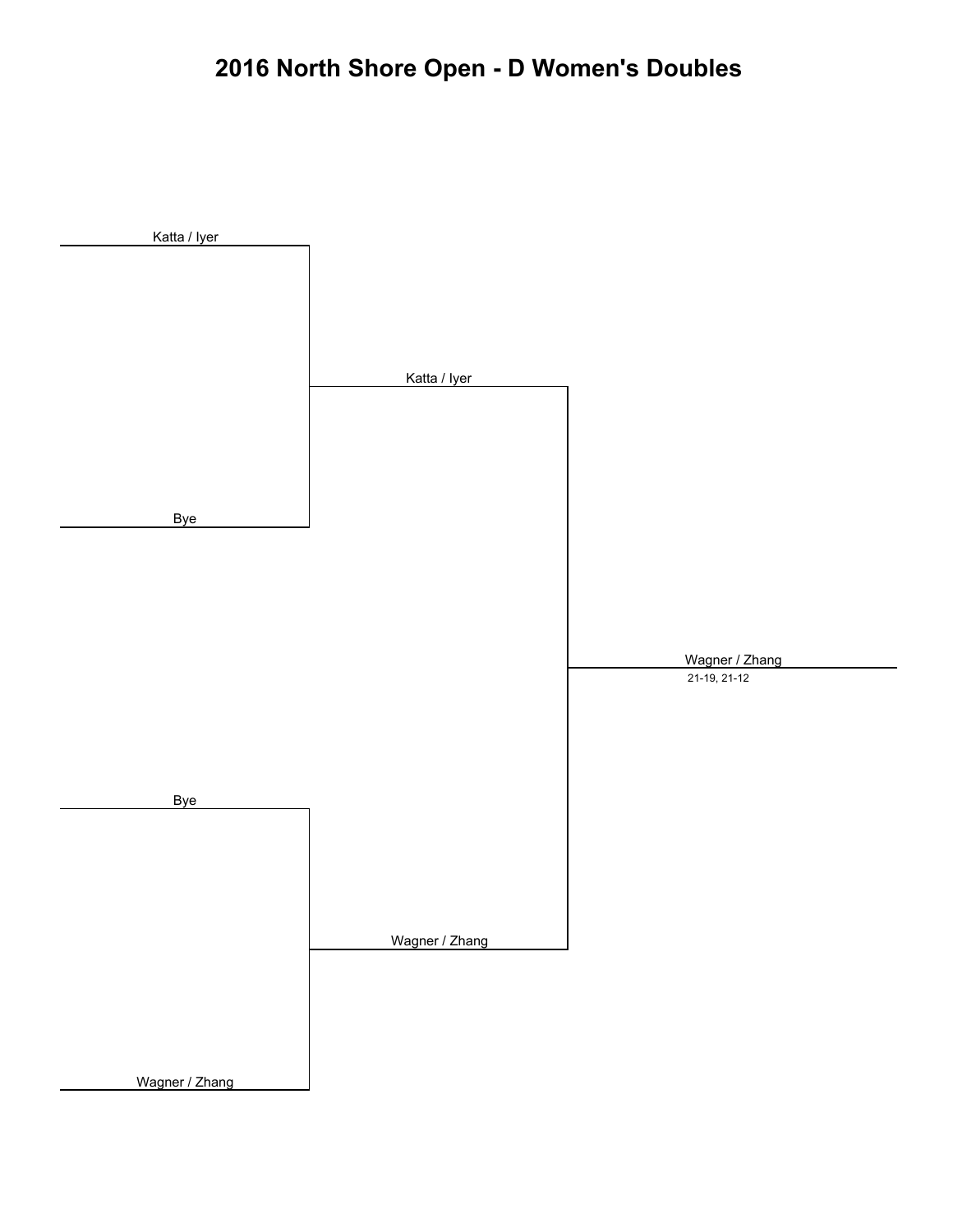## **2016 North Shore Open - A Mixed Doubles**

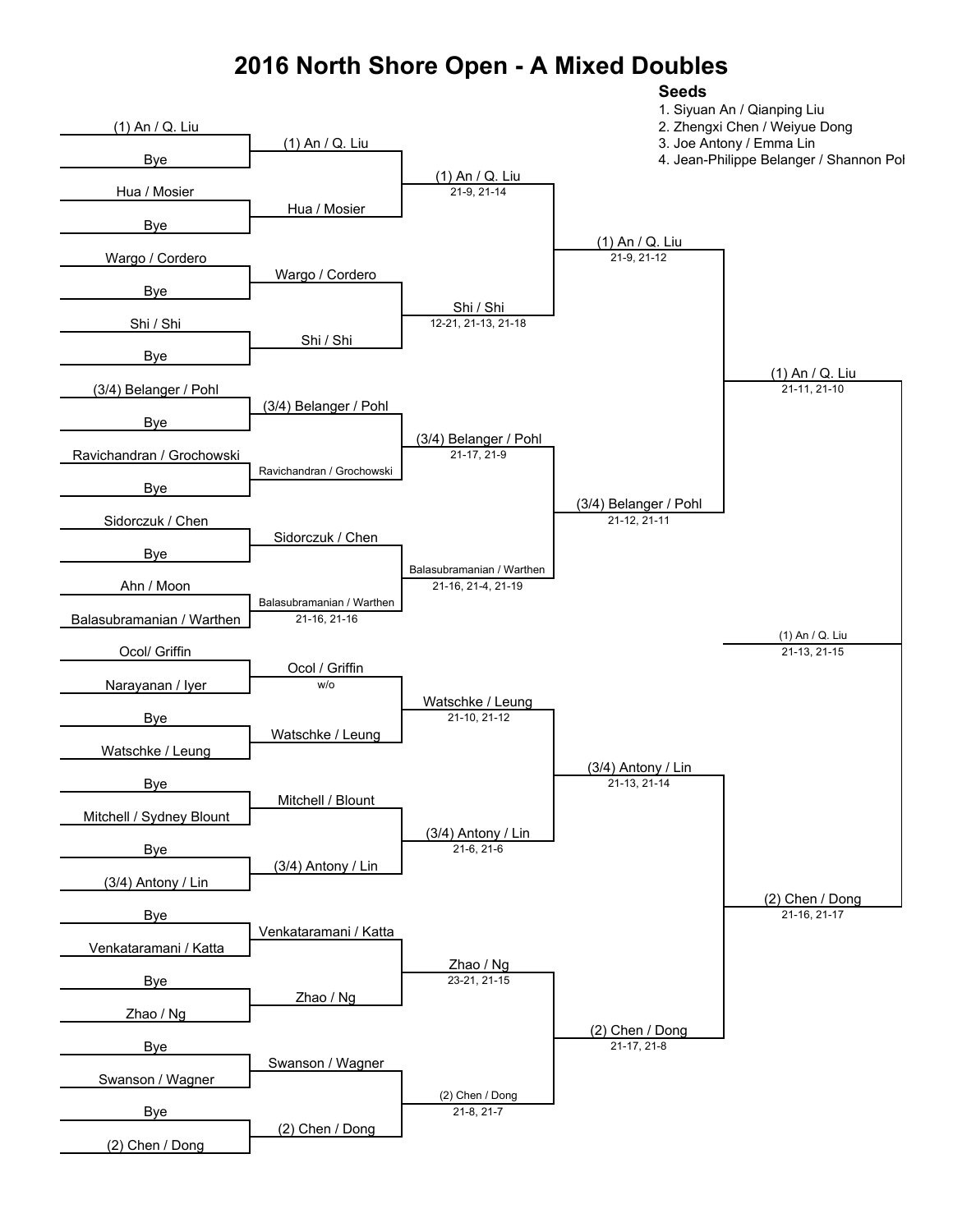# **2016 North Shore Open - B Mixed Doubles**

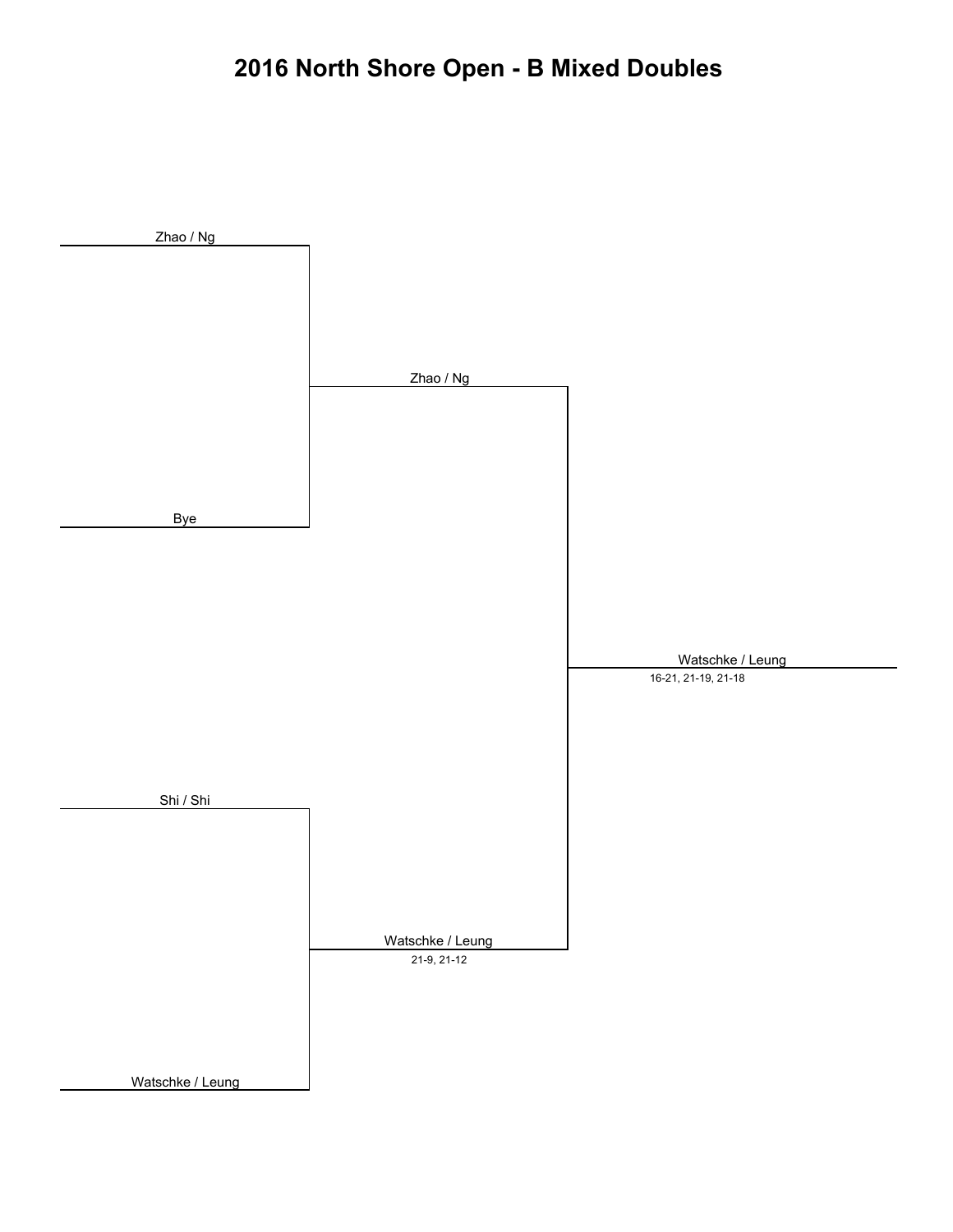### **2016 North Shore Open - C Mixed Doubles**